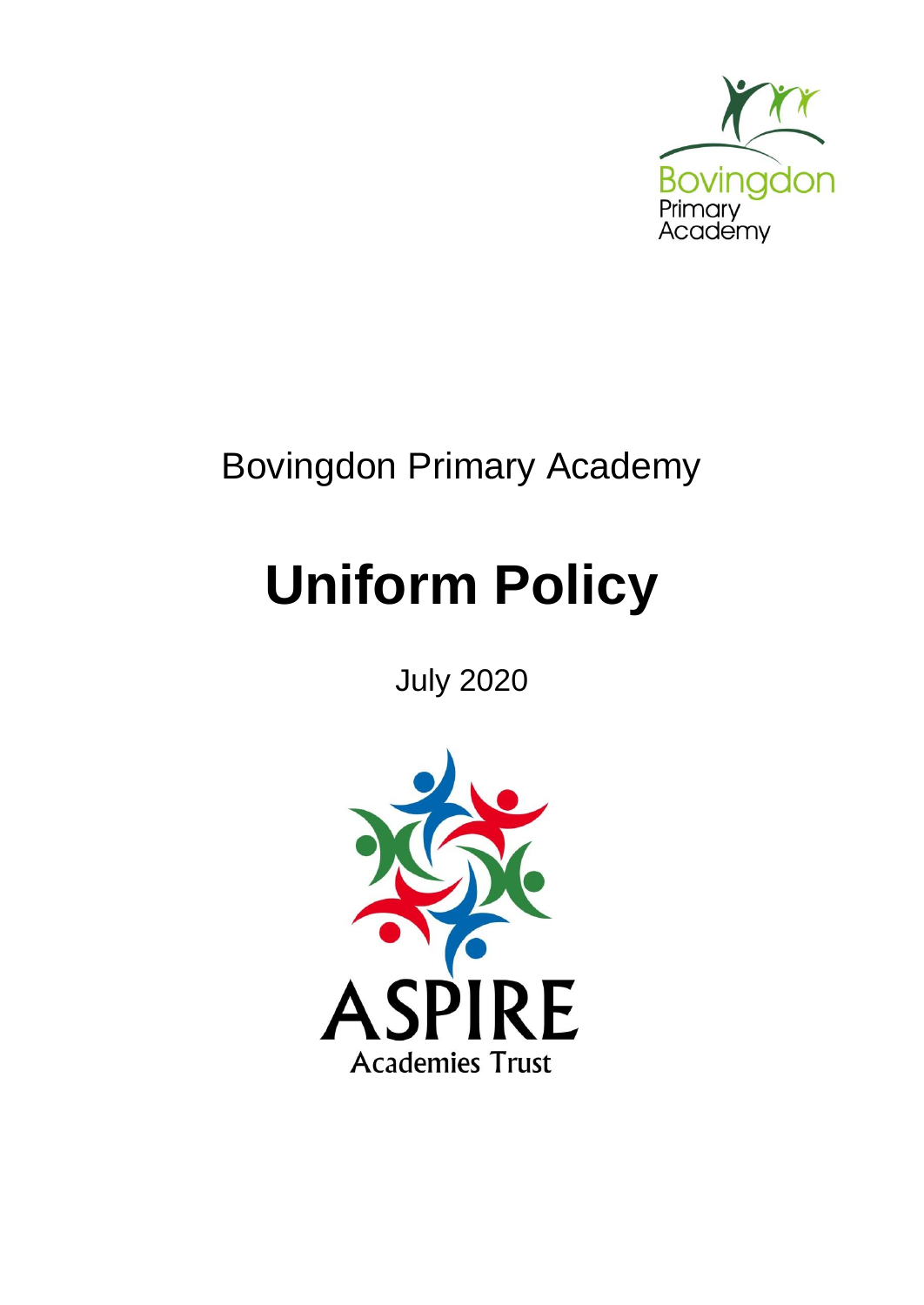#### **Uniform**

|                                                                                            | <b>FOUNDATION STAGE</b>                      |                                              | KS1                                          | KS <sub>2</sub>                              |
|--------------------------------------------------------------------------------------------|----------------------------------------------|----------------------------------------------|----------------------------------------------|----------------------------------------------|
|                                                                                            | <b>Nursery</b>                               | Reception                                    | Years $1 & 2$                                | Years $3 - 6$                                |
| Light grey flannel skirt<br>0r<br>Light grey pinafore dress                                | $\checkmark$                                 | ✓                                            | ✓                                            | ✓                                            |
| <b>Green &amp; white checked dress</b>                                                     | $\checkmark$<br><b>SUMMER</b><br><b>ONLY</b> | $\checkmark$<br><b>SUMMER</b><br><b>ONLY</b> | $\checkmark$<br><b>SUMMER</b><br><b>ONLY</b> | $\checkmark$<br><b>SUMMER</b><br><b>ONLY</b> |
| Light grey or black trousers<br>Trousers should be straight-leg and without<br>decoration. | $\checkmark$                                 | ✓                                            | ✓                                            | ✓                                            |
| Light grey school shorts                                                                   | $\checkmark$                                 | $\checkmark$                                 | ✓                                            | ✓                                            |
| Bottle green v-necked jumper or cardigan<br>with Academy logo                              | $\checkmark$                                 | ✓                                            | ✓                                            | ✓                                            |
| White polo shirt with or without Academy<br>logo                                           | ✓                                            | $\checkmark$                                 | $\checkmark$                                 |                                              |
| <b>White shirt</b><br>Long, 3/4 or short sleeves                                           |                                              |                                              |                                              | $\checkmark$                                 |
| <b>Tie</b><br>with house colour stripe                                                     |                                              |                                              |                                              | ✓                                            |
| Grey, bottle green or black opaque tights                                                  | ✓                                            |                                              |                                              |                                              |
| White, grey, bottle green or black socks                                                   | ✓                                            | $\checkmark$                                 | ✓                                            | ✓                                            |
| <b>Black school shoes</b>                                                                  | ✓                                            | ✓                                            | ✓                                            | ✓                                            |
| <b>Bottle green bookbag with Academy logo</b>                                              | ✓                                            | ✓                                            | ✓                                            |                                              |
| <b>Bottle green back pack with Academy</b><br>logo or a plain school bag                   |                                              |                                              |                                              | ✓                                            |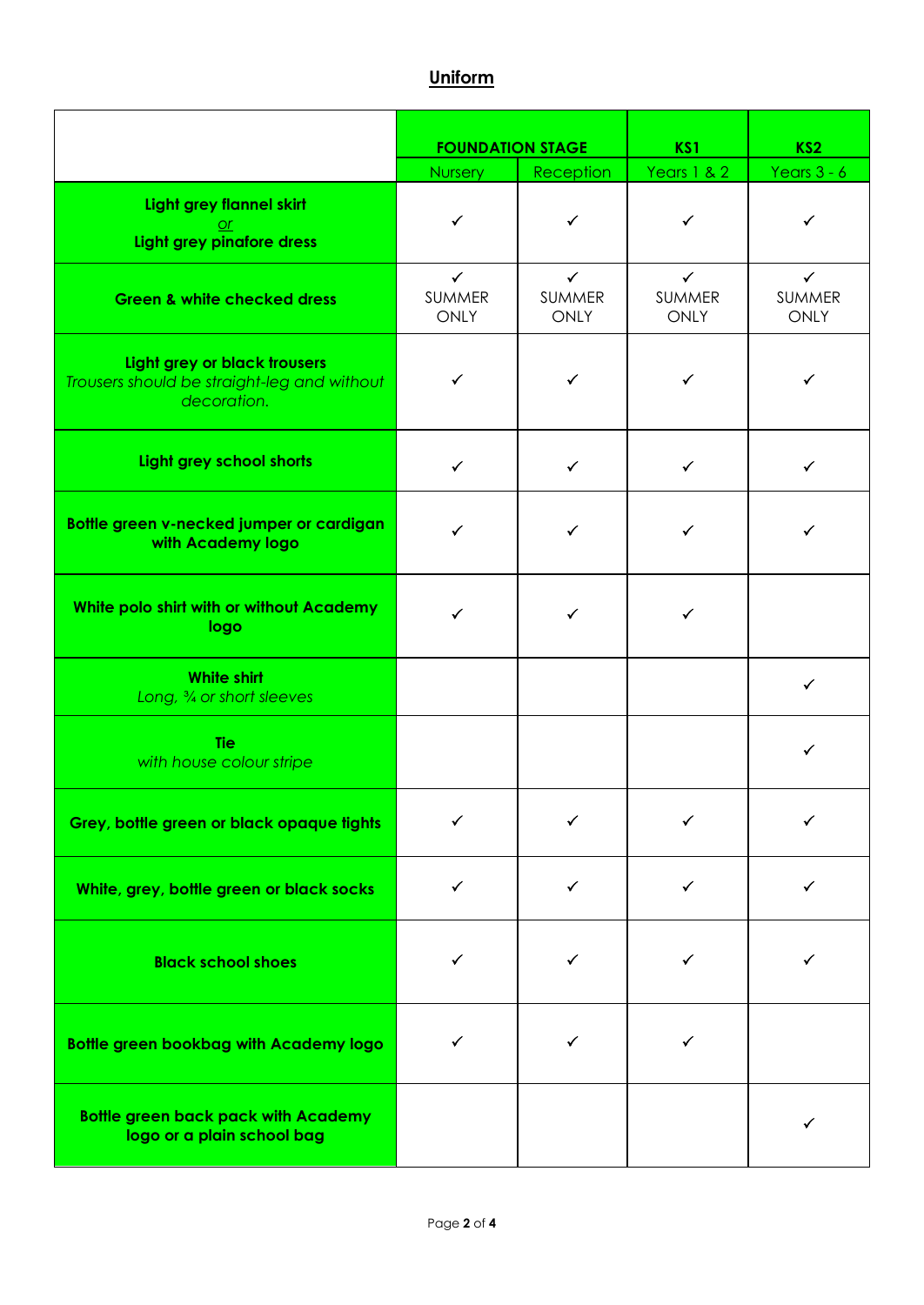#### **Physical Education Kit**

|                                                                                                                                                                            | <b>FOUNDATION STAGE</b> |              | KS1          | KS <sub>2</sub>                 |
|----------------------------------------------------------------------------------------------------------------------------------------------------------------------------|-------------------------|--------------|--------------|---------------------------------|
|                                                                                                                                                                            | <b>Nursery</b>          | Reception    | Years 1 & 2  | Years $3 - 6$                   |
| Plain bottle green shorts                                                                                                                                                  |                         | ✓            | ✓            | ✓                               |
| White T-shirt - plain or with Academy logo                                                                                                                                 |                         | $\checkmark$ |              |                                 |
| T-shirt in house colours with Academy logo<br>green/red/blue/yellow                                                                                                        |                         |              | $\checkmark$ |                                 |
| <b>Black outdoor track suit</b><br>Sweatshirt with or without the Academy<br>logo and plain jogging bottoms                                                                |                         |              | ✓            |                                 |
| <b>Plimsolls</b><br>for indoor P.E.                                                                                                                                        | ✓                       | ✓            |              |                                 |
| <b>Trainers</b><br>Trainers are compulsory for multi-games<br>area (no football boots permitted).<br>Trainers must not be worn in place of<br>school shoes during the day. |                         | $\checkmark$ | $\checkmark$ |                                 |
| <b>Drawstring bag</b><br>To keep P.E. kit (or plimsolls) in                                                                                                                | ✓                       | ✓            | ✓            |                                 |
| One piece swimming suit or swimming<br>trunks<br>No bikinis or swim-shorts                                                                                                 |                         |              |              |                                 |
| <b>Swimming cap</b>                                                                                                                                                        |                         |              |              | ✓<br>When<br>timetabled<br>only |
| Large towel                                                                                                                                                                |                         |              |              |                                 |
| <b>Waterproof drawstring bag</b>                                                                                                                                           |                         |              |              |                                 |